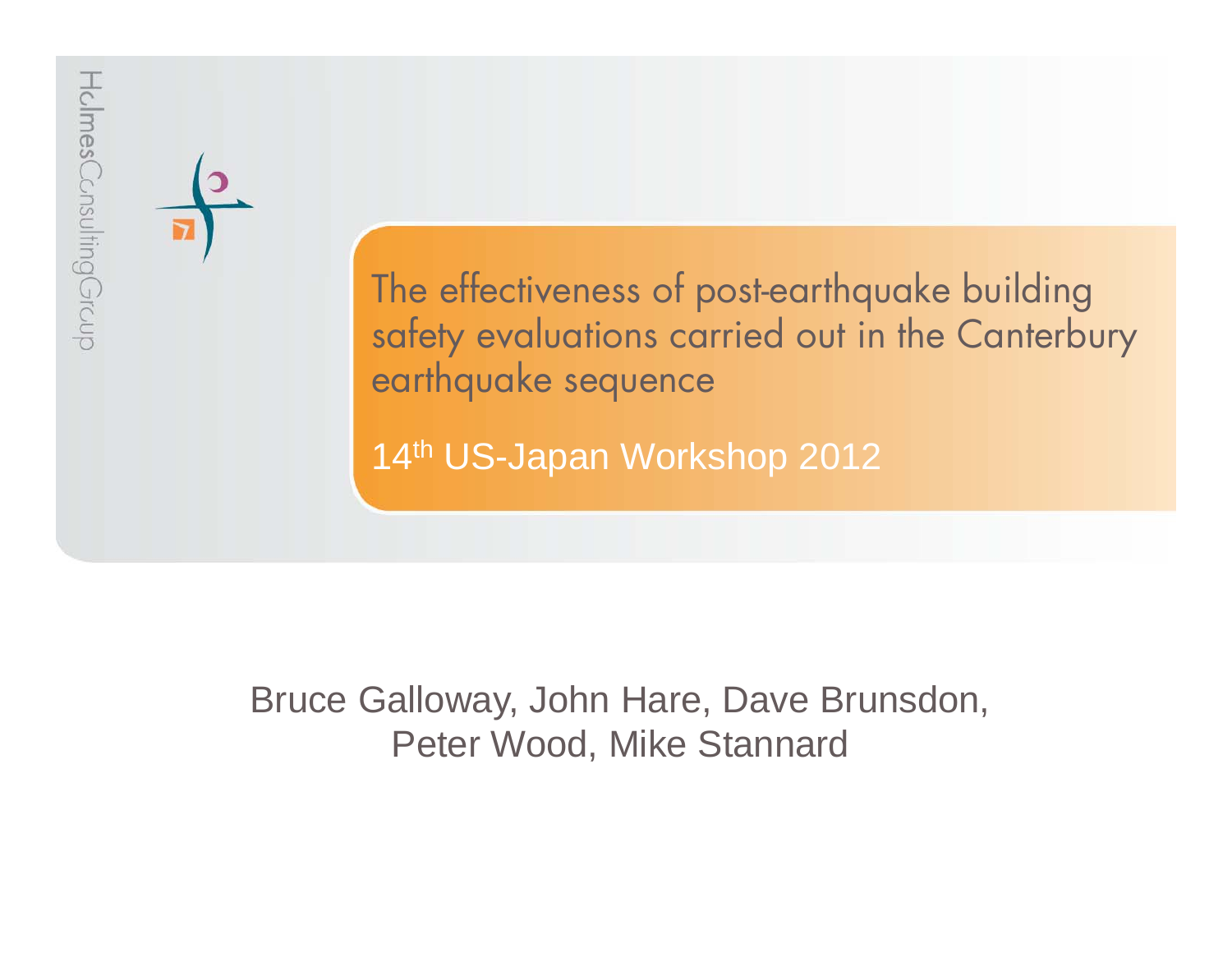# Canterbury Earthquake Sequence

The Canterbury earthquake sequence was relatively unique

- •Occurred in area with low probabilistic seismic hazard
- M7.1 Darfield earthquake of 4<sup>th</sup> September 2010 generated moderate shaking in Christchurch (37km away)
- M6.3 Christchurch earthquake of 22<sup>nd</sup> February 2011 centered just 8km from the CBD and resulted in severe ground shaking
- Events were very short, but the severity of shaking was well outside expectations of typical aftershock sequences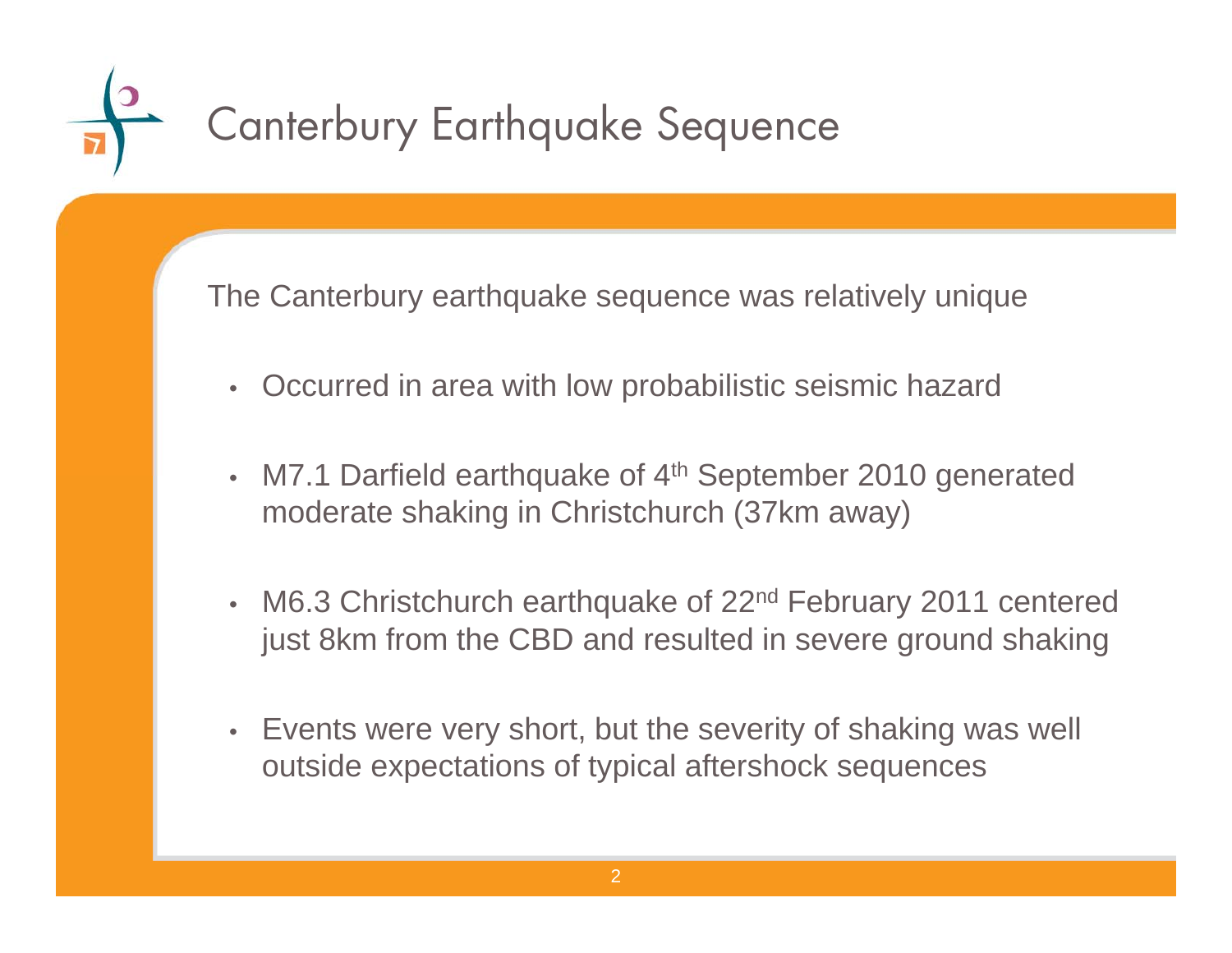

NZSEE guidelines were published in 2009

- •Based on ATC-20
- • Describe Level 1 and 2 rapid assessments to be carried out during state of emergency
- $\bullet$  Discuss detailed engineering evaluation to be carried out beyond state of emergency
- Under revision at the time of the Canterbury earthquakes
- • Relatively limited number of engineers trained in the postearthquake evaluation of damaged buildings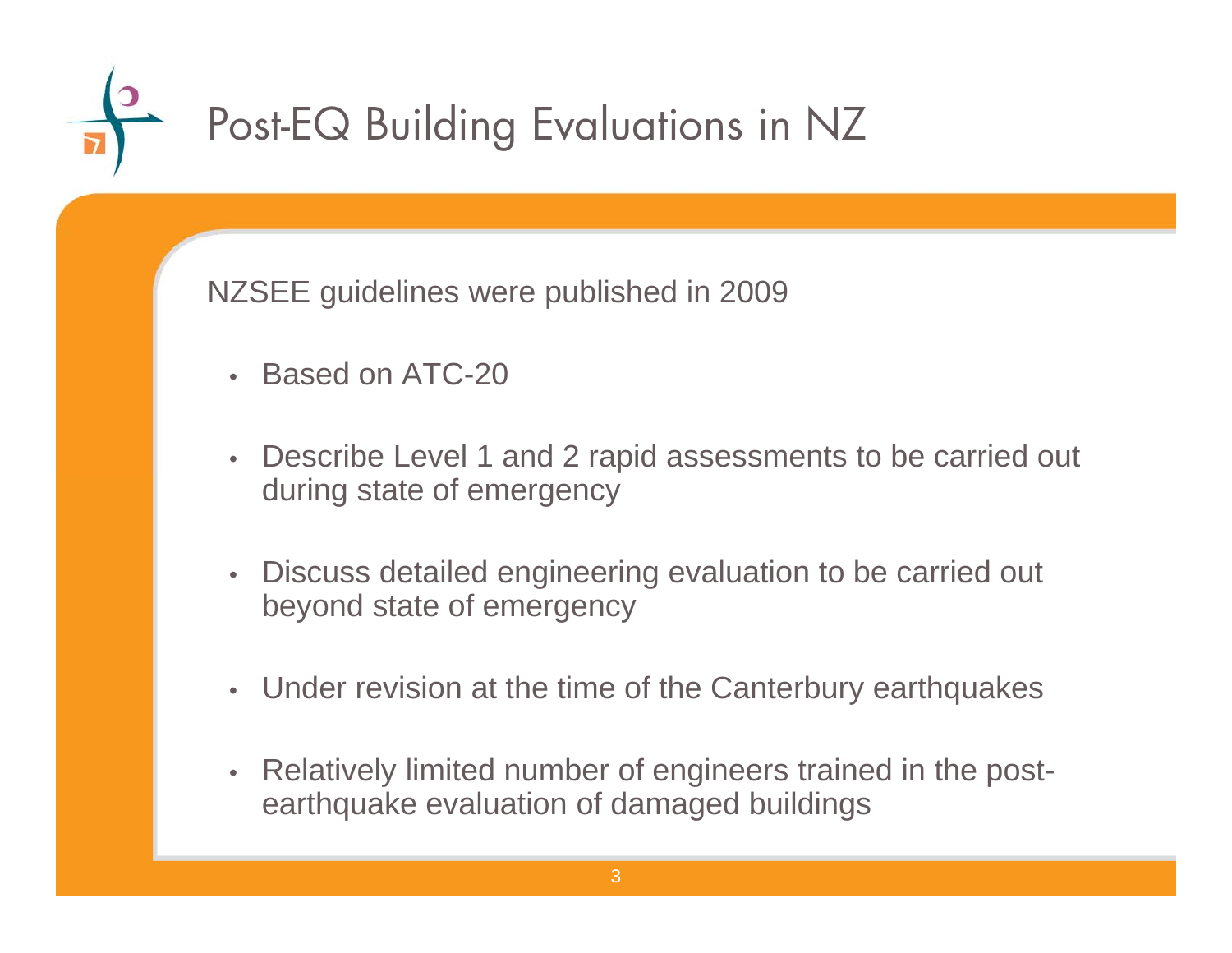## Evaluations carried out in Christchurch

### Rapid building safety evaluations

- Carried out under the direction of Civil Defence
- Took several days to complete

Private building owners and/or tenants

• Engaged engineers to carry out rapid assessments to inform re-occupation

Detailed engineering evaluations

- Commenced following response phase
- Approx 1100 submitted to date of a total of 8000
- •Expected to take several years to complete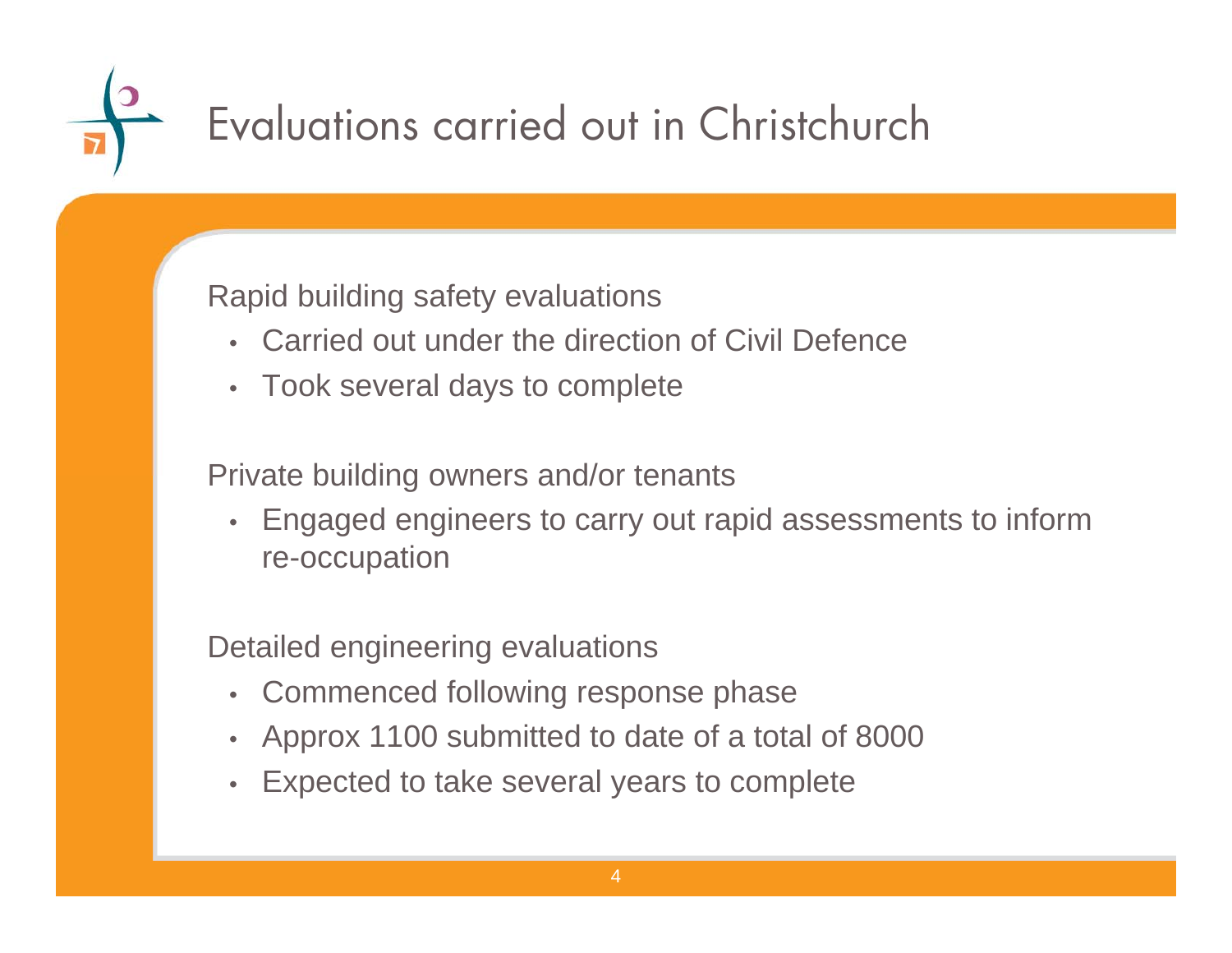# Effectiveness of Rapid BSE's

Rapid building safety evaluation process

- Damage focused
- •Based on assumption that aftershocks will reduce in severity

Many re-inspections were required due to aftershocks

- Seismograph network could inform intensity rather than magnitude
- Concept of indicator buildings utilized

Royal Commission process showed that damage from previous events was generally not a significant factor in the subsequent collapse

- Actions (or lack thereof) prior to September 2010 were primarily responsible for poor performance
- However, lucky to escape 26<sup>th</sup> December 2010 aftershock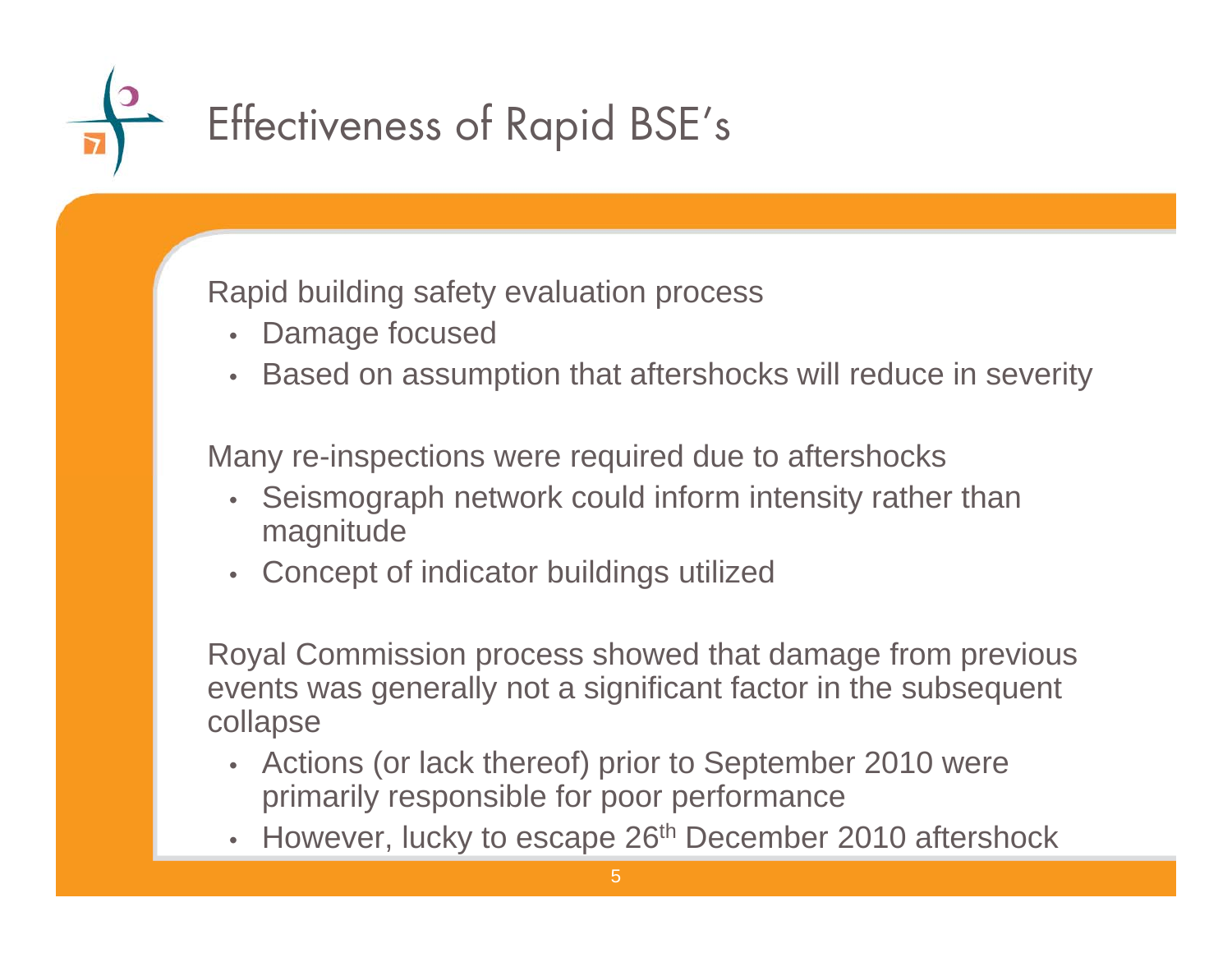

NZSEE placards used were similar to ATC-20 – generally effective but some minor issues observed;

- Propose use of white, rather than green placards
- Placards need to distinguish between L1 and L2 assessment
- Hazard observed must be recorded (eg rockfall) as means of communication with future re-assessors
- Status must be recorded by individual building rather than site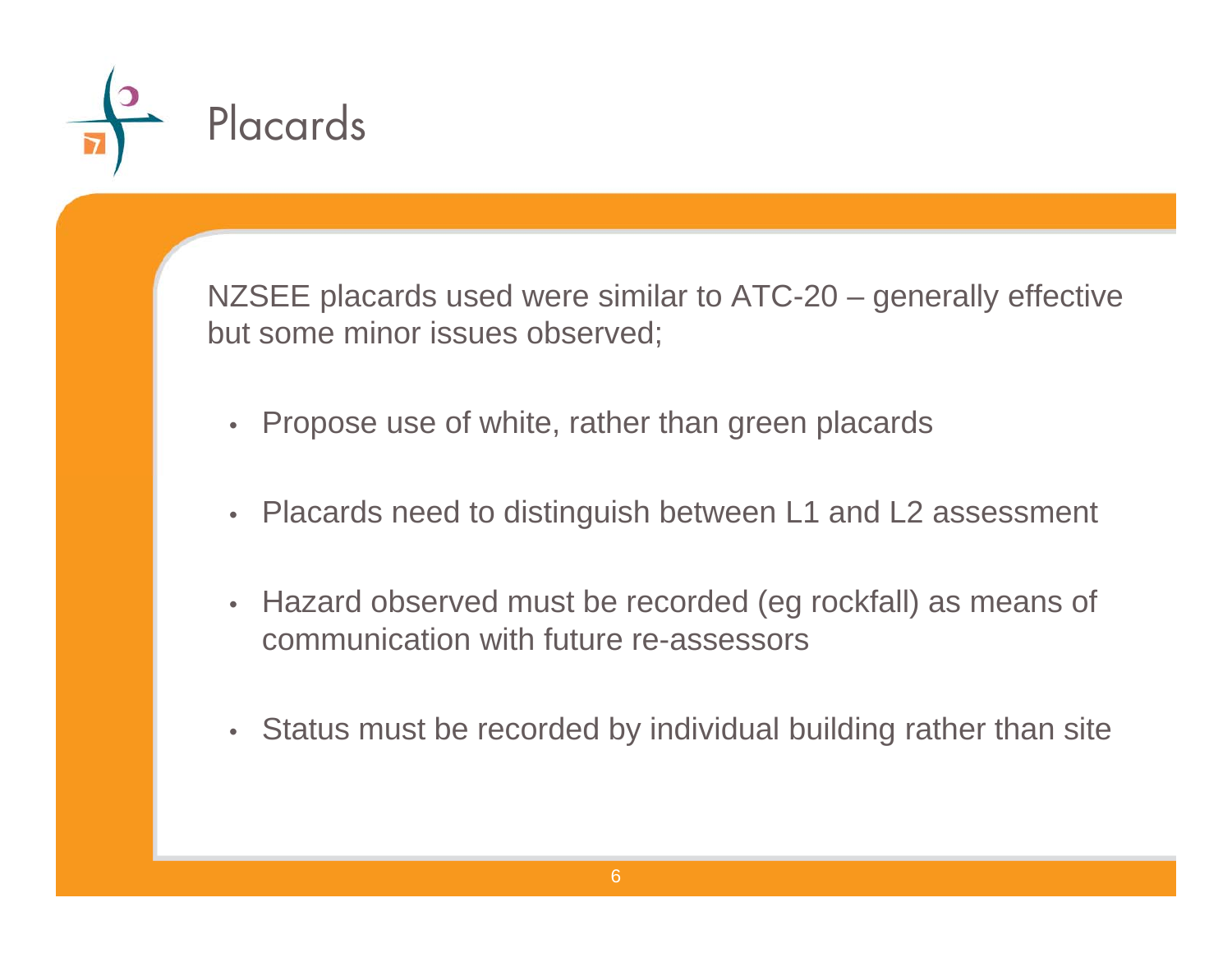

Objective is to assess significance of damage sustained with regards to immediate occupation or need for public cordons

- Level 1 rapid assessments only suitable for gaining an understanding of overall scale of disaster
- Level 2 rapid assessments effective for assessing damage sustained, provided structural systems are understood
- Some forms of hidden damage not easily identified without intrusive investigation
- Need to better communicate to the public the objectives and outcomes of a rapid assessment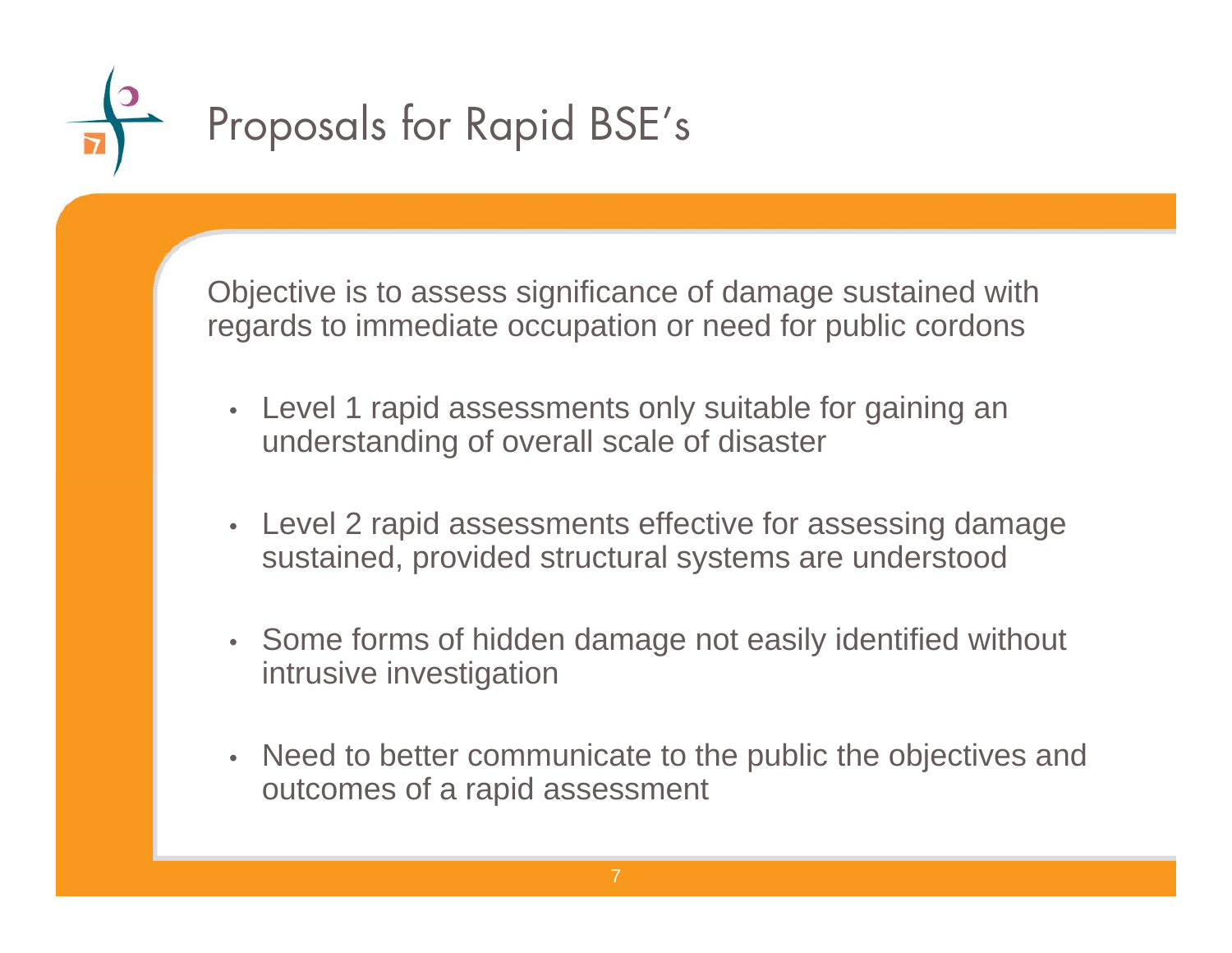

The scope of a DEE was undefined at the time of the Canterbury earthquakes

- Objective to define the scope of repairs required and to quantify expected seismic performance
- Requires assessment of overall building capacity and critical structural weaknesses
- Understanding of these key deficiencies used to inform extent of detailed observations
- Detailed guidelines have since been developed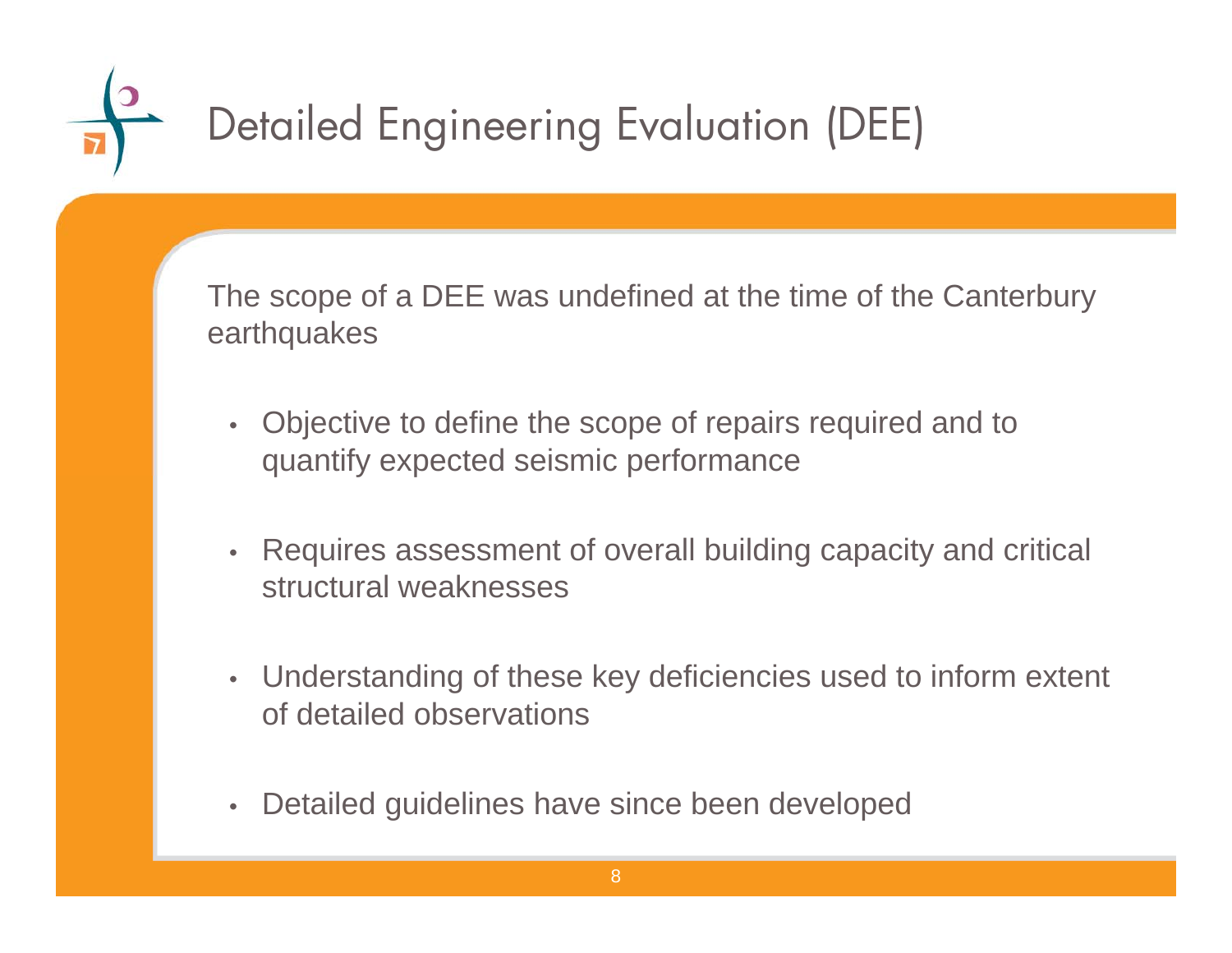# Detailed Engineering Evaluation (DEE)

DEE guidelines provide both qualitative and quantitative procedures.

Key development is the assessment of the resilience provided by a building.

Brittle collapse mechanisms considered by;

 $K_{d} \times demand$  $NBS_{element} = \frac{capacity}{}$ *d* $_{element}$   $^{-}$   $_{K_{\scriptscriptstyle A}}$   $\times$ %  $NBS_{slum}$  =

Where  $\ K_{d}$  is a factor between 1.0 and 2.0 reflecting the resilience of the assessed brittle mechanism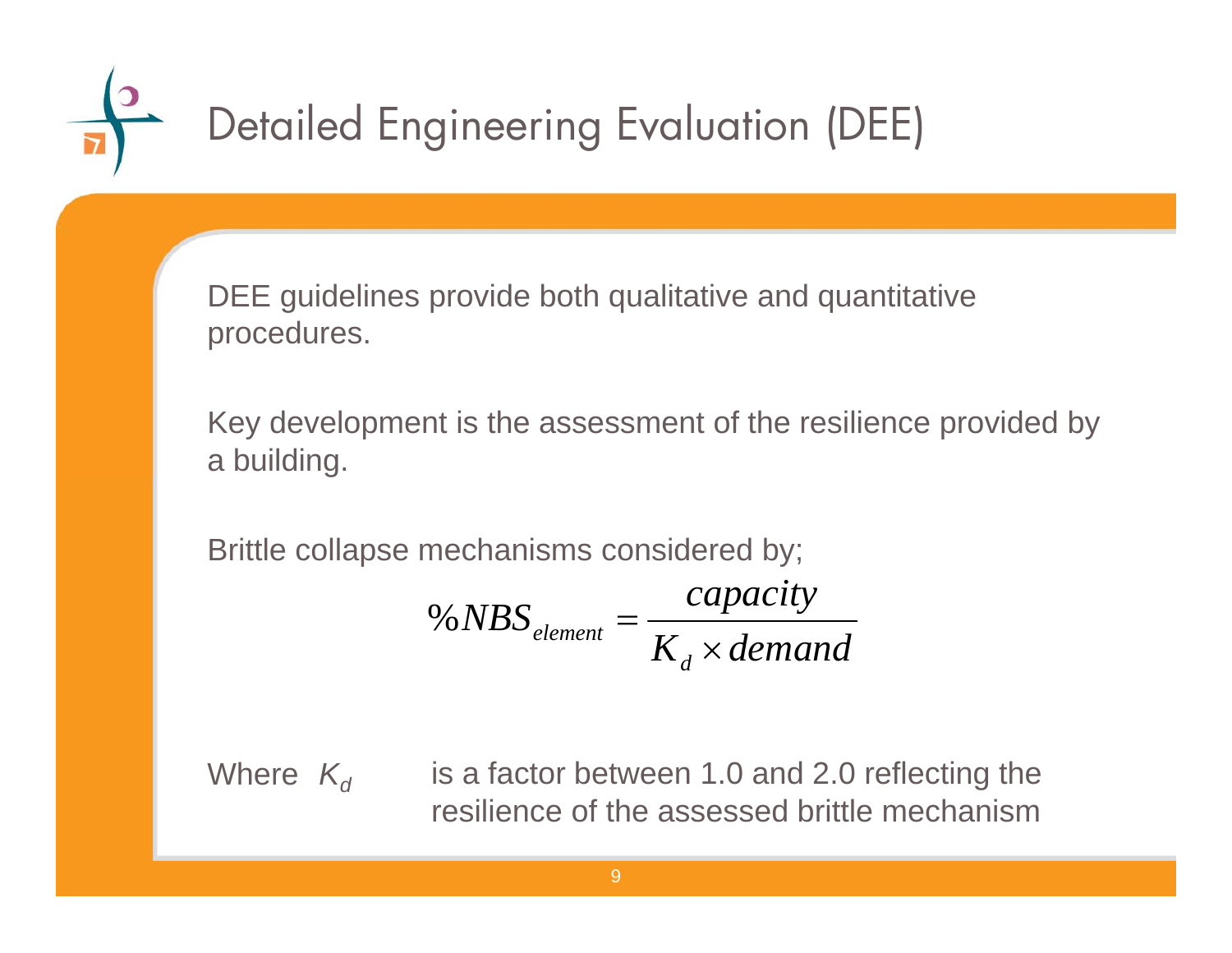### What to do between Rapid BSE and DEE

It takes a substantial period of time to carry out a detailed engineering evaluation - CCC and MoE aim to complete their DEE's by mid 2014

Requiring a full DEE for re-occupation and public cordons after the September 2010 event;

- would have resulted in a cordon around CBD for several years with expected financial losses in excess of \$1 billion
- • low probability of severity experienced in 2011 Christchurch event

Difficult to economically justify even a short closure of a city for public safety reasons.

What should building owners and tenants do until DEE's can be completed?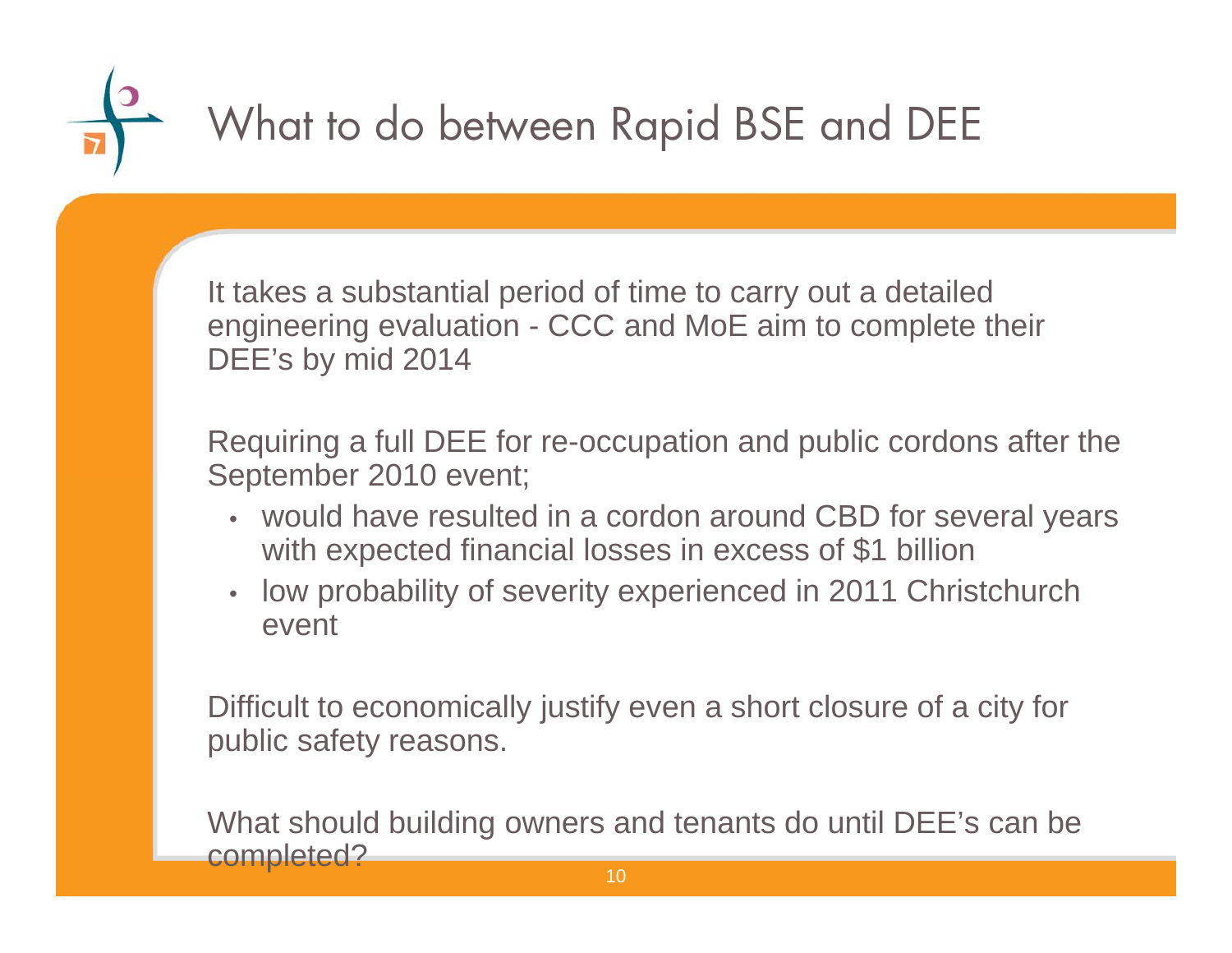

## Interim Use Evaluation (IUE)

Proposed to be carried out for private clients (owners / tenants)

Essentially the same as a level 2 rapid assessment except;

• requires specific observation of the primary structural systems in order to observe critical damage.

If the structural engineer cannot identify primary systems (vertical and lateral), then they cannot assess suitability for re-occupation.

Could be extended to specifically address re-occupancy of URM buildings where;

- substantial securing works cannot be observed, and;
- seismicity is such that stronger shaking is considered likely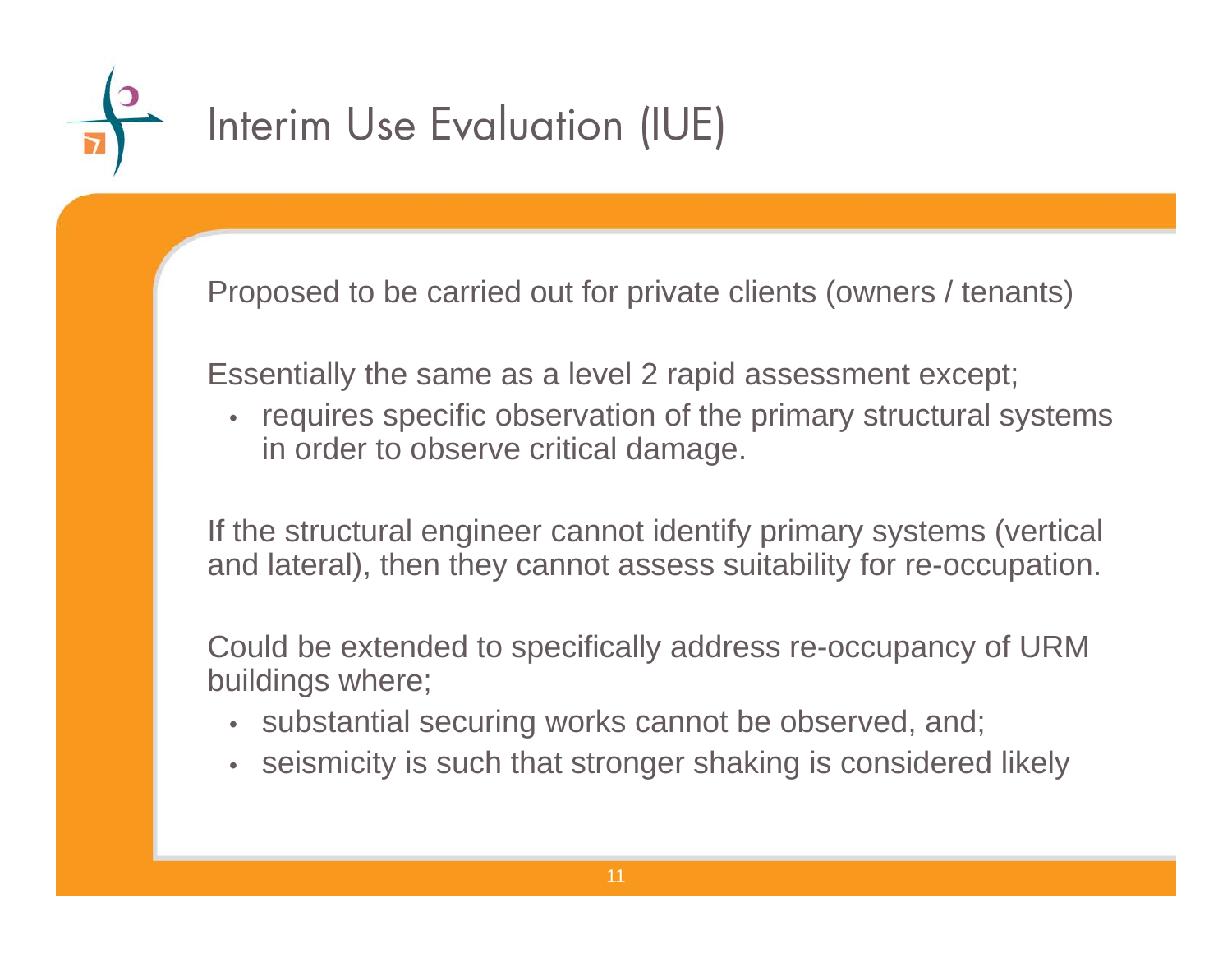

'Active' faults generate regular earthquakes with relatively predictable aftershock sequences

'Intra-plate' earthquakes may trigger other nearby faults with different characteristics

- Because energy released is small, shaking intensity drops off quickly with distance
- Small aftershock a short distance away can generate significantly greater shaking there than triggering event

Should we consider approach to reoccupation of buildings based on the form of the local seismicity?

- Damage focused in major fault zones
- Vulnerability focused in regions of moderate seismicity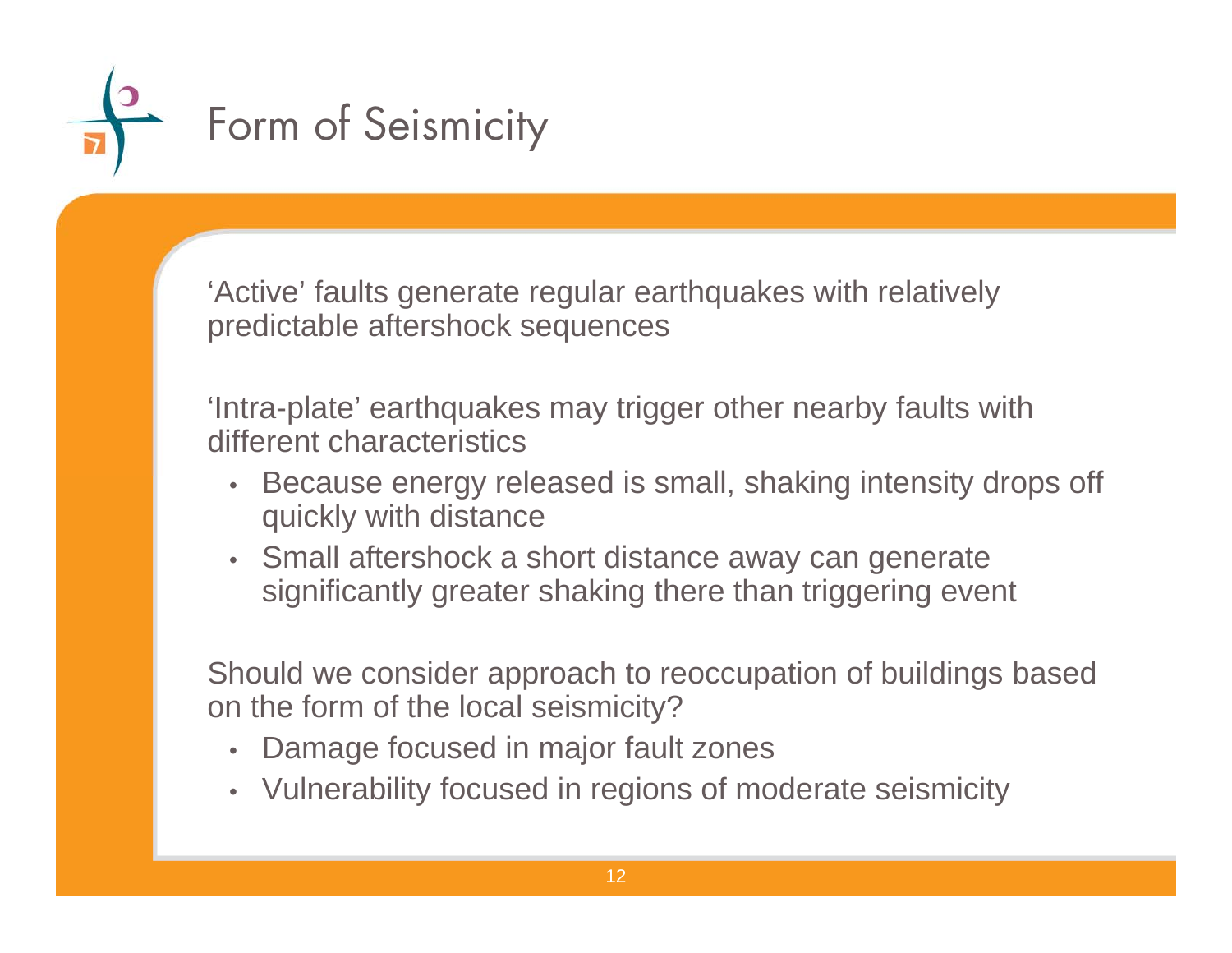## Vulnerabilities and Disproportionate Damage

Observation in Christchurch that local vulnerabilities rather than global capacity were typically the cause of collapse

- URM parapets and floor to wall connections
- Concrete elements lacking ductility

Difficult to identify vulnerabilities without access to drawings - need to be addressed prior to an earthquake

ATC 52-4 concept of 'disproportionate damage'

- May have had application following 2010 Darfield event
- Of little relevance following 2011 Christchurch event as level of shaking would have exceeded all thresholds
- • Requires sufficient instrumentation to assess local ground shaking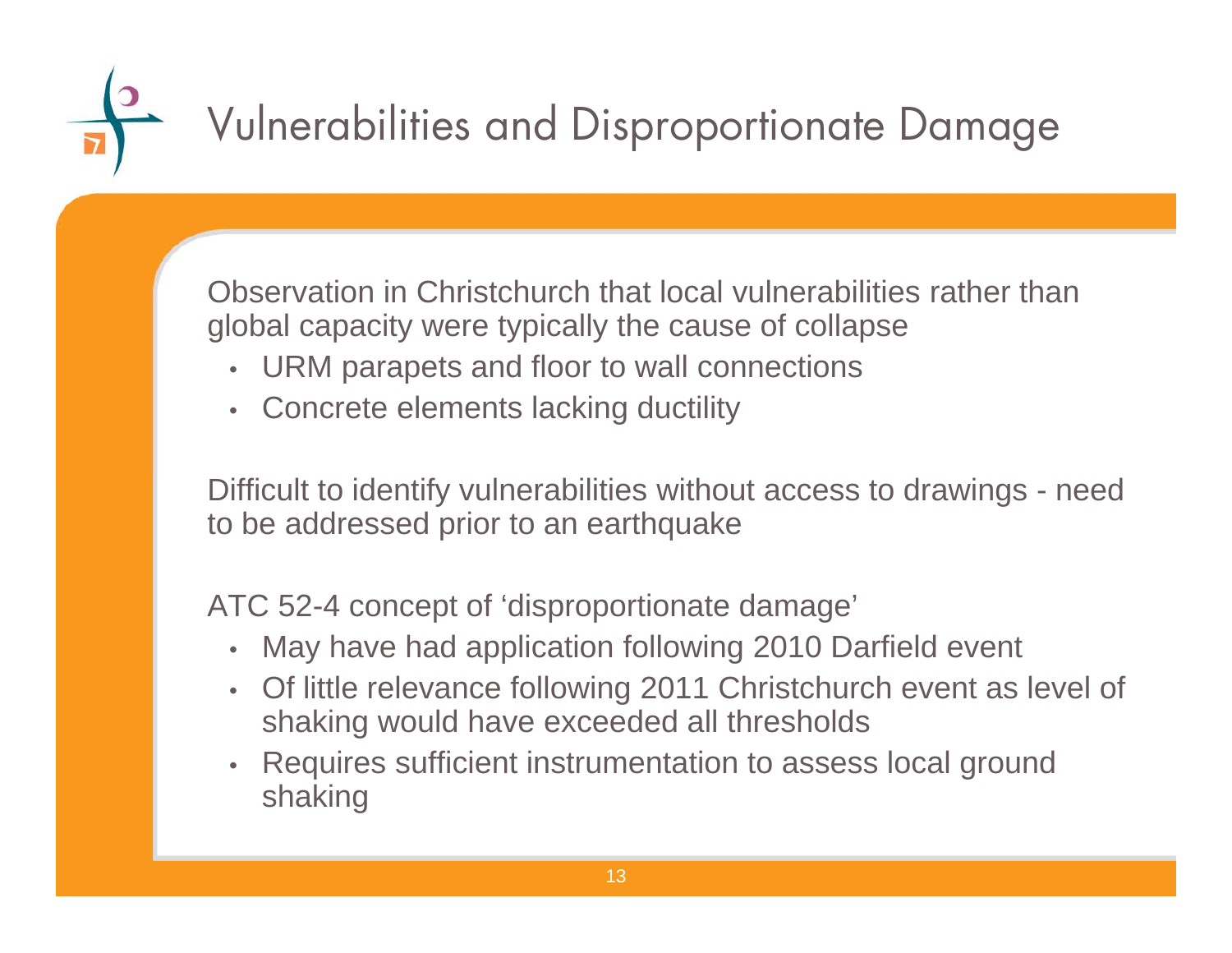

### Alternative Long-Term Approach

### Develop building database

- Expected performance (%NBS)
- Database with key data
- A4 Summary sheet

A4 sheets could be distributed to TA's building assessment teams, or downloaded for use for private clients

Compliments proposed building safety rating system

| <b>Building Data Sheet</b> |                         |
|----------------------------|-------------------------|
| Building:                  | <b>Engineering Hous</b> |
| Address:                   | 123 Quake Street        |
| Year of design:            | 1982                    |
| Number of stories:         | 18.                     |
| Occupancy:                 | Commercial Offi-        |

### Assessed by **Structural System**

The building consists of 18 floors above ground level, including a 3 storey podium. Parking is provided in a 3 level basement.

**An Enginee** 

The gravity load resisting system comprises a reinforced concrete frame supporting precast double tee flooring spanning in an east-west direction. The tees are flange hung with an insitu topping reinforced with hard drawn wire mesh that forms the structural diaphragm

Lateral loads are resisted by the perimeter ductile reinforced concrete moment resisting frames, constructed of insitu concrete columns and precast beams.

The east and west frames use conventional ductile frame detailing, with diagonal reinforcement provided on the north and south frames. The internal gravity frames do not have ductile detailing.

The stairs are not fixed at the landings and seating lengths of 75mm are provided. The rear of the tower is clad with precast concrete panels. The panels are fixed from floor to floor with a sliding detail at the top of the panels.

#### **Foundations and Soil Conditions**

The site comprises 5-10m of medium dense to dense sands and silts overlying dense gravels. Ground water level is at 3.5m bgl.

The building is founded on driven concrete piles, founded at 8m - 12m depth.

### **Typical Floor Plan**







#### **Seismic Evaluation**

| Overall capacity:   | 70% NBS           |
|---------------------|-------------------|
| CSW capacity:       | 30% NBS           |
| Date of assessment: | 2012              |
| Evaluated against:  | NZS1170.5:2004    |
| Zone factor:        | 0 <sub>3</sub>    |
| Importance level:   | J.                |
| Ductility, u:       | (both directions) |

### **Expected Building Performance**

A linear response spectrum analysis was carried out to establish the capacity of the building.

The perimeter concrete MRF's were found to have sufficient capacity and detailing to resist loads in excess of 100% NBS.

The overall performance of the building is limited by the deformation capacity of the internal gravity frames which are expected to sustain column shear failures at 70% NBS.

The stair detailing was found to comprise a critical structural weakness with collapse possible at loads exceeding 60% current code (equivalent to 30% NBS as a CSW).

#### **Critical Elements to Inspect**

Stair seatings Flange hung double tees Internal gravity columns North and south perimeter frames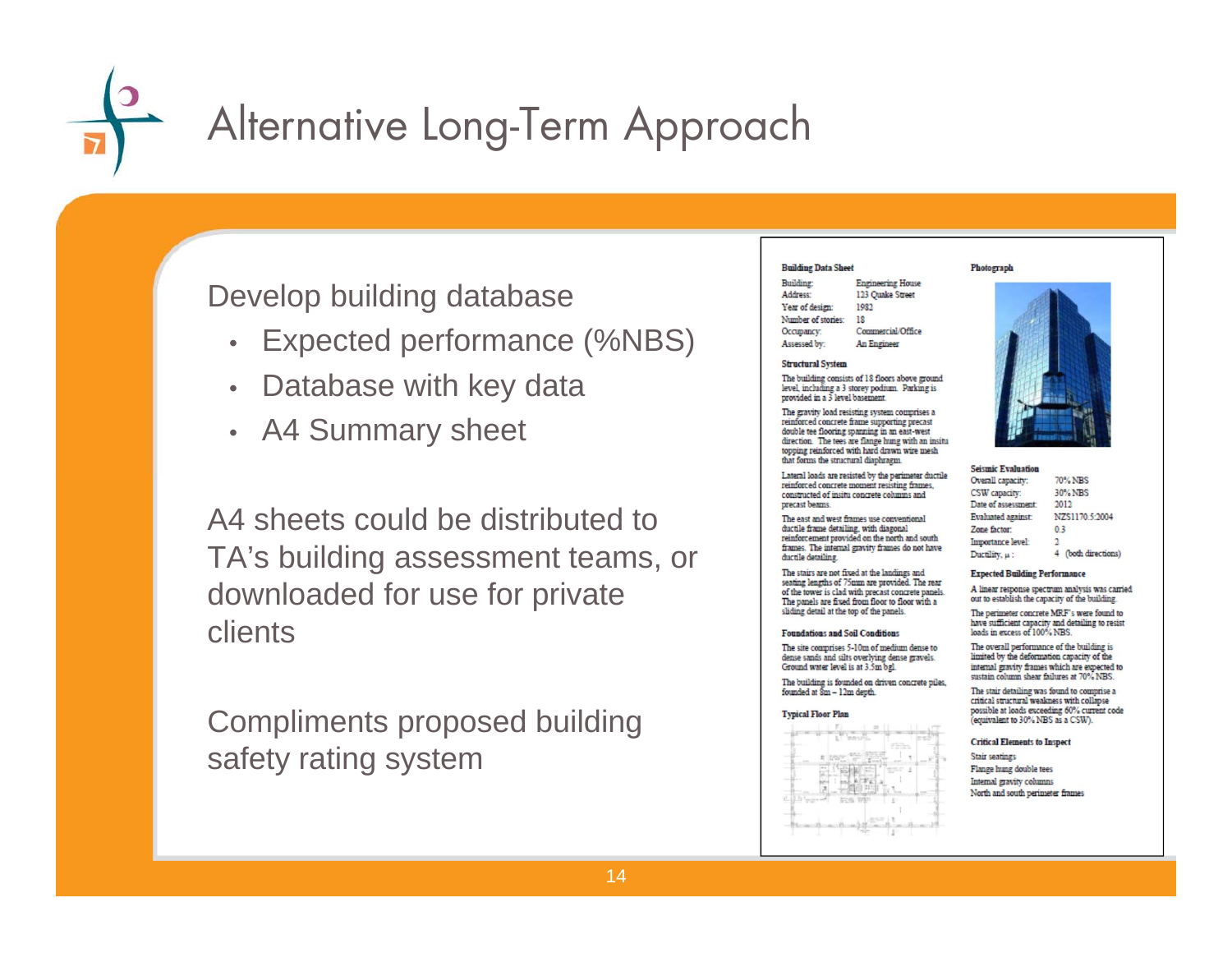

Post-EQ rapid building safety evaluations should continue to be based on assessing the significance of damage sustained

- Level 1 rapid assessment only considered suitable for assessing overall scale of disaster
- Level 2 rapid assessment considered suitable for assessing extent of public cordons required

A continuum of assessment processes is required to transition through the response and recovery phases.